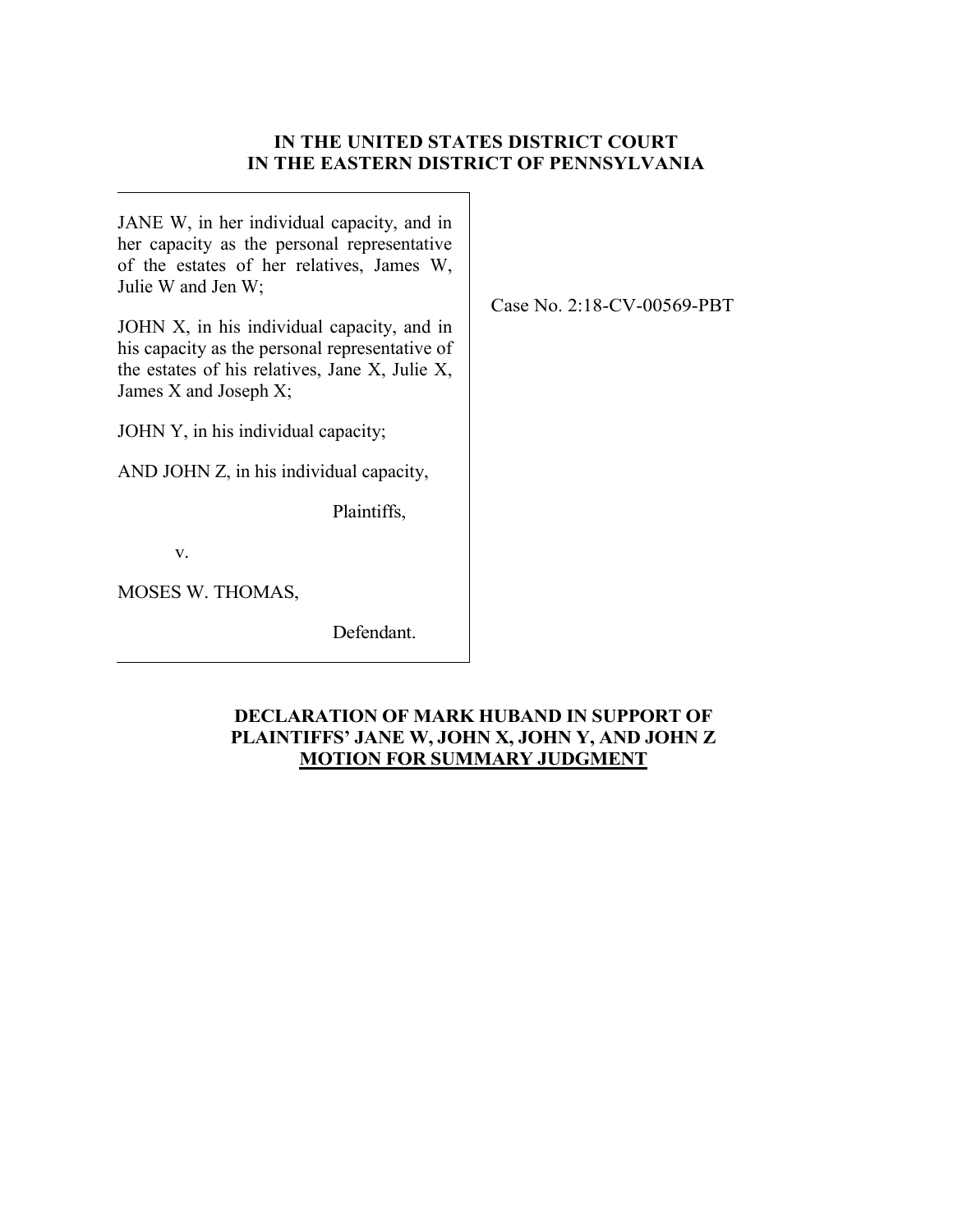I, Mark Huband, declare under 28 U.S.C. § 1746 that:

#### **I. Personal Background**

1. I am an author and former journalist. I was the West Africa correspondent for the Financial Times and the Guardian from 1989 to 1992.

2. I received an undergraduate degree in history from the University of Manchester in 1985 and a post-graduate diploma in journalism from Cardiff University in 1986. After working for several years as a freelance journalist, I moved to Abidjan, Côte d'Ivoire in September 1989 to work for the *Financial Times*. I worked for the *Financial Times* until April 1990. I then worked for the *Guardian* from May 1990 to August 1994, initially from Abidjan, and subsequently from Nairobi, Kenya. While working for the *Financial Times* and the *Guardian* in West Africa, I travelled to Liberia eight times between January 1990 and July 1992, and reported on, among other events, the first Liberian civil war. I have published two books about that period—*The Siege of Monrovia* (Live Canon, 2017) and *The Liberian Civil War* (Routledge, 1998)—in which I recount the history of the civil war and my personal experiences covering it.

3. After leaving West Africa in July1992, I became Africa Correspondent for the *Guardian* based in Kenya and subsequently worked as North Africa and then Middle East correspondent the for *Times* of London, and later the *Financial Times* from 1994 to 2000.

4. I currently run a London-based risk and intelligence company that provides risk analysis for corporations and financial institutions.

## **II. Liberia in 1990**

5. I was in the United Kingdom for the holidays when, on December 24, 1989, Charles Taylor's National Patriotic Front of Liberia ("**NPFL**") attacked a military outpost of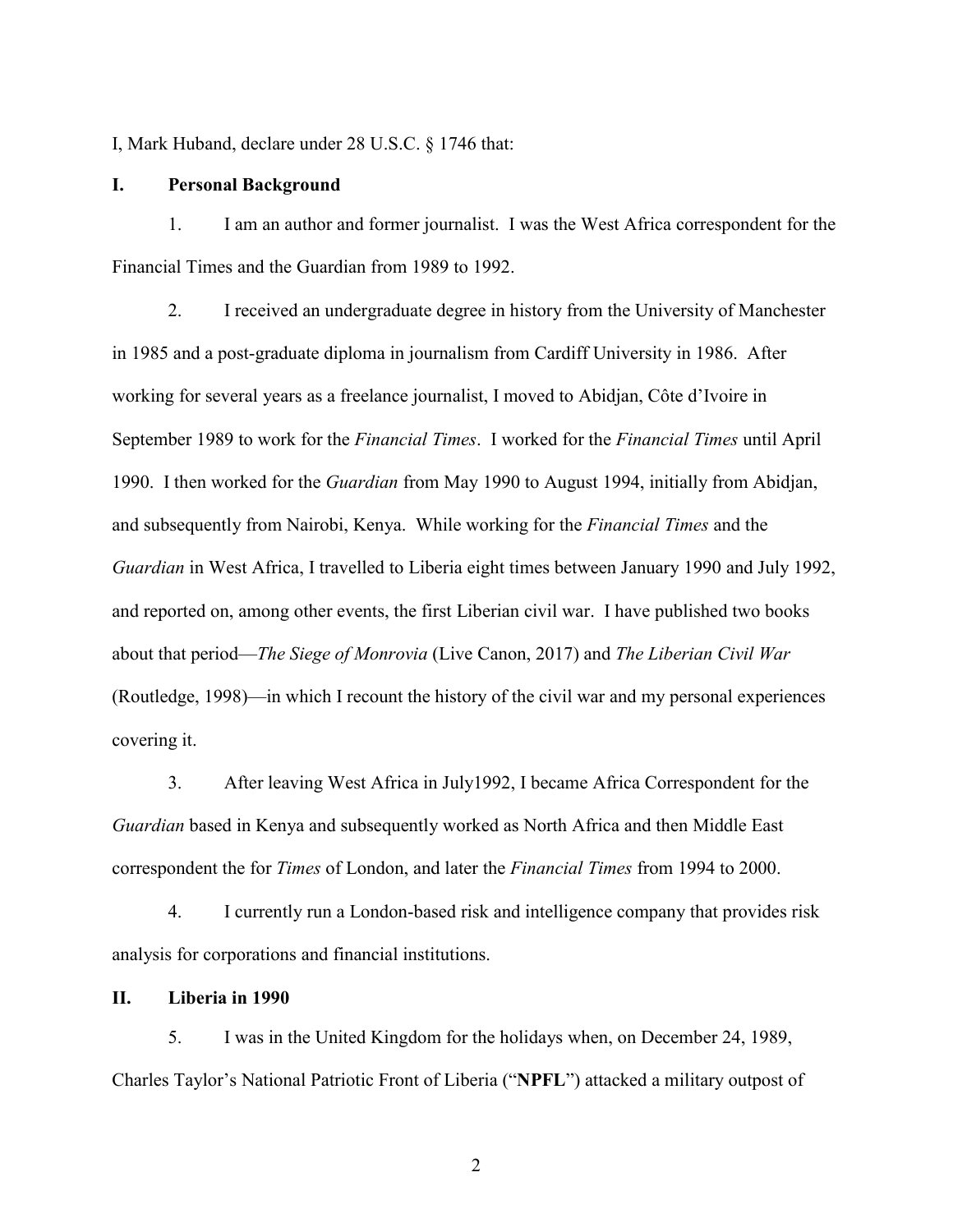then-President Samuel Doe's Armed Forces of Liberia ("**AFL**") in northeastern Nimba County, setting off the first Liberian civil war. Taylor had been training the NPFL first in Libya and subsequently in Burkina Faso for several years before the incursion, drawing support from members of the Mano and Gio tribes that had been marginalized under the presidency of Samuel Doe, a member of the Krahn tribe.

6. I travelled to Monrovia for the first time on January 8, 1990. I immediately went to the Ministry of Information to obtain a press pass, after which I took a taxi to Nimba County to report on the NPFL's incursion. After three or four days in Liberia, I returned to Abidjan.

7. I went back to Liberia in early April 1990 to assess the developments in the conflict, though the Financial Times, my employer at the time, instructed me that my reporting should focus on iron ore production from a mine in the north of the country. I travelled by car to Buchanan, in western Liberia, and arranged to take an iron ore train from there to the mine at Yekepa, in the northeastern county of Nimba. While I was on the train, the NPFL—which by then had control of much of northeast Liberia—attacked the train. I remained with the NPFL unit for three or four days before crossing the border back to Côte d'Ivoire. Several NPFL soldiers whom I had met contacted me shortly after. They told me that they would like to meet other foreign journalists, so I arranged for a group of my colleagues to cross the land border with me later in April. By that time, the NPFL controlled territory throughout Nimba County, with incursions further south into Grand Bassa County.

8. In May 1990, then as a correspondent for the *Guardian*, I went to Freetown, Sierra Leone to report on peace talks between the Government and the NPFL. By early June, the NPFL was getting close to Monrovia, so I arranged to fly from Freetown to Monrovia to cover the troop movements. I landed in Monrovia's Spriggs-Payne Airport on June 10, 1990. The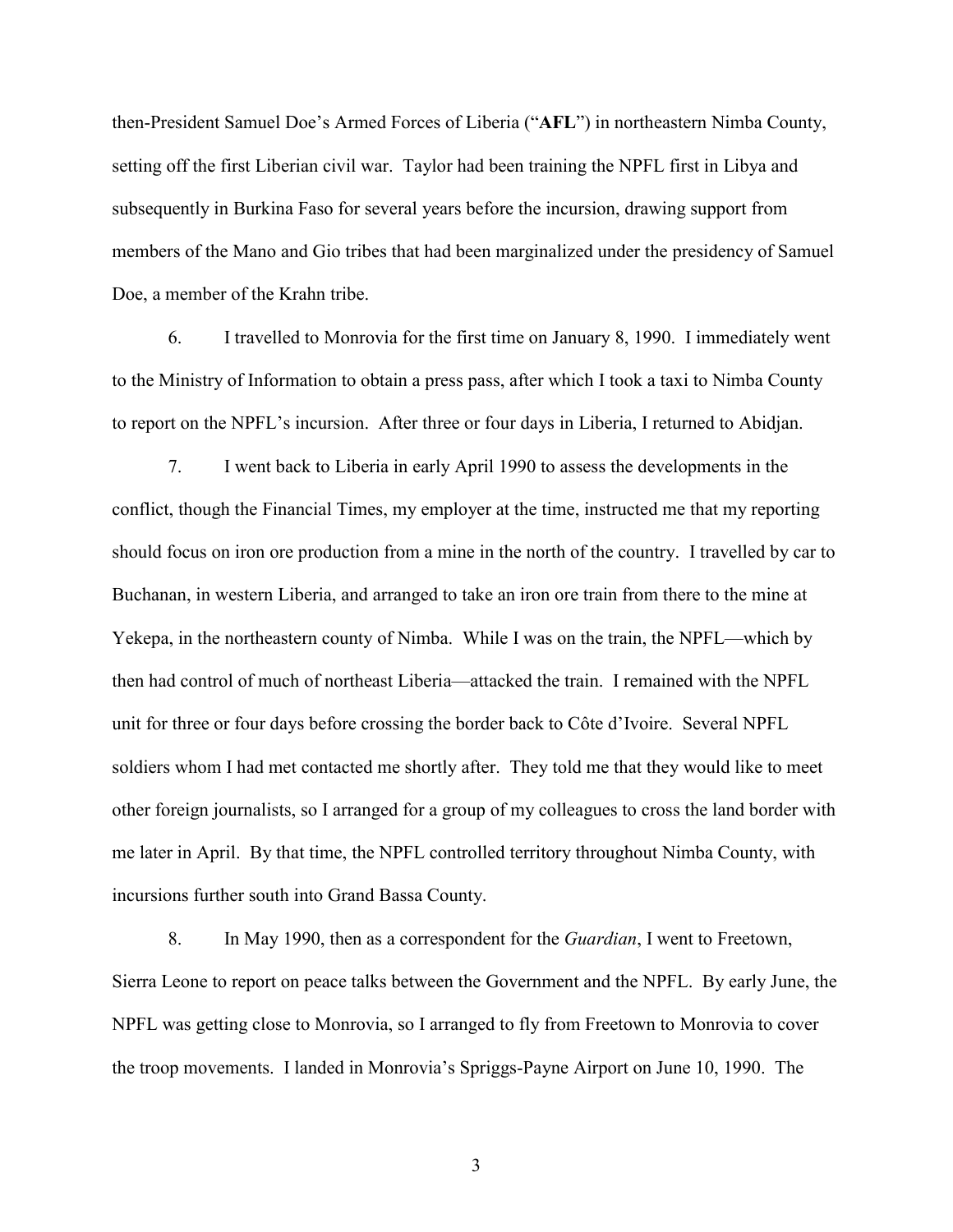AFL, under the command of then-Colonel Hezekiah Bowen, still controlled Monrovia when I arrived, but the NPFL was approaching from the east. We did not know it at the time, but in the approach to Monrovia, a faction of the NPFL known as the Independent National Patriotic Front of Liberia ("**INPFL**") had broken away from Taylor's command under the leadership of Prince Johnson. The NPFL and INPFL were fighting separately against the AFL, and would later fight against each other.

9. I rented a house with other journalists in Mamba Point, northwest of the city center. Based in Monrovia, I could better track troop movements; my routine was to walk the streets of the city to see for myself what was taking place, and to discuss developments with the residents of the city, government officials, AFL officers, and the few diplomats still in the city. Residents were able to identify developments owing to personally knowing soldiers and others coming from different areas outside Monrovia, many of which were difficult to access as a reporter. I learned to identify the different forces by their clothing: the AFL had a green/brown uniform, while the NPFL usually wore civilian clothes and not uniforms, except for the senior figures, who wore olive green fatigues.

10. The starkest difference between the groups, however, was their manner of fighting, the AFL generally being extremely hostile to reporters. They would patrol during the night to find people they accused of sympathizing with the rebels—especially members of the Mano and Gio tribes—and execute many. Bodies of Mano and Gio residents of Monrovia were later found in the fields around Spriggs Payne Airport and in swamp areas close to the city. The AFL's elite Special Anti-Terrorist Unit ("**SATU**") had a particular reputation for brutality. I understood that the SATU's AFL commanders had given the unit carte blanche to commit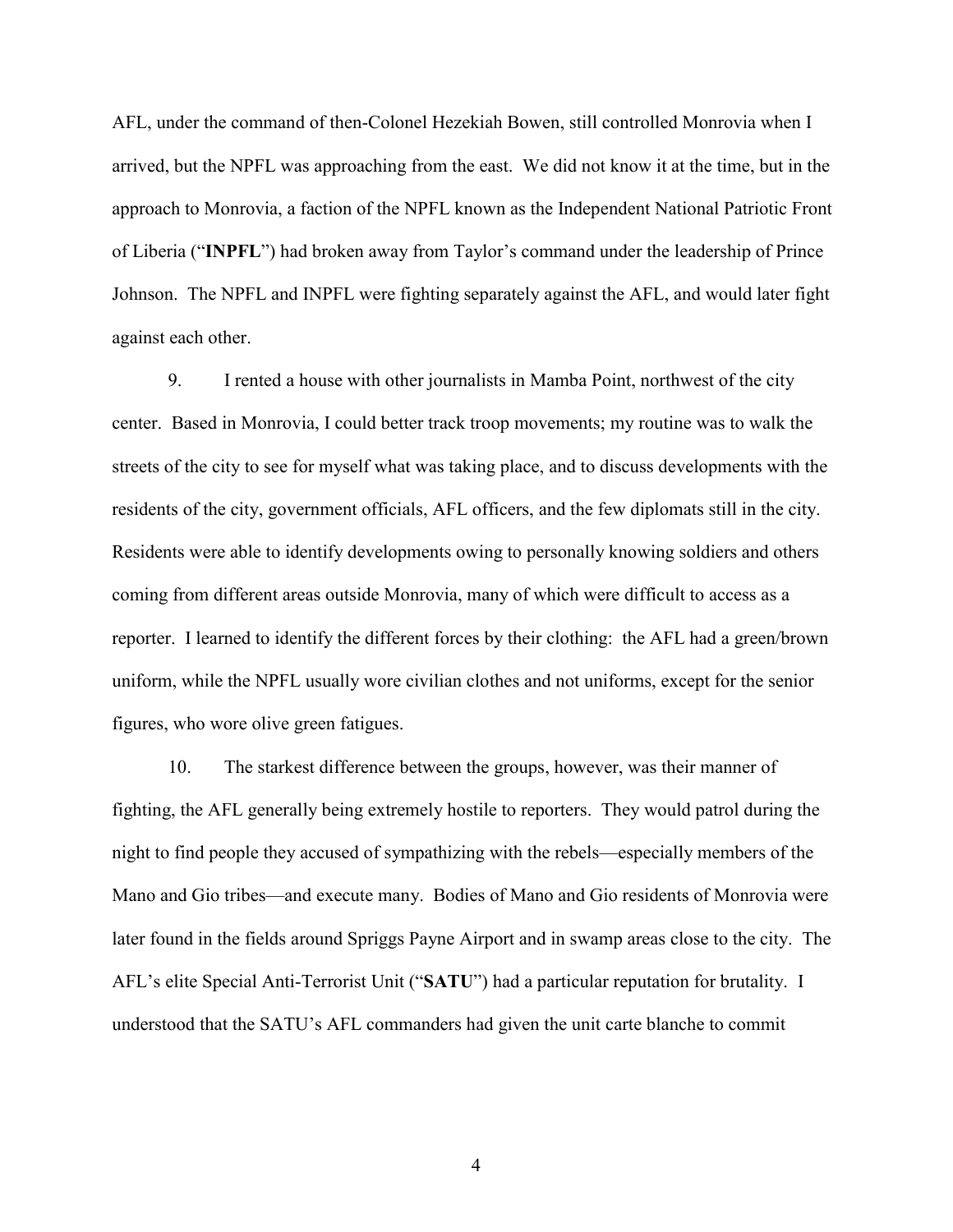atrocities with impunity. My Monrovian sources would tell me that when someone disappeared overnight, the SATU likely played a role.

11. On July 18, 1990, I woke up to find that the battle lines in Monrovia had shifted overnight. I saw that the INPFL had crossed over the People's Bridge (now known as the Gabriel Tucker Bridge) and into the city's north riverbank. The INPFL established its front line relatively quickly, including around Mamba Point, the area where I was staying. The NPFL was still out in the east of Monrovia, near Paynesville. Because of this change in front line, my rented house was now located in INPFL-controlled territory.

12. As the INPFL and NPFL closed in on Monrovia, the AFL concentrated its forces in the city center, in the areas close to President Doe's Executive Mansion, and in the Crown Hill area, including the vicinity of St. Peter's Lutheran Church (the "**Lutheran Church**"). I had the impression that the AFL never earnestly tried to retake the city after the NPFL and INPFL arrived. Rather, their main goal—and a particular charge of the SATU—was to keep the rebels from reaching the Executive Mansion where President Doe was living.

13. Throughout July, the front lines continuously shifted in the west and east of Monrovia. During the night of July 23, 1990, the INPFL reached Monrovia, and in the days that followed, they advanced to the lower end of Crown Hill. The hill itself was a "no-man's land" which neither the INPFL not the AFL controlled. At the top of Crown Hill, the AFL was in control. On July 30, the AFL launched an offensive into the Mamba Point section of Monrovia. On August 2, Charles Taylor's NPFL pushed further into the city from the east, occupying much of Sinkor district. I understand that on the night of July 29, 1990—the night of the attack on the Lutheran Church—the area in which the church is located was under AFL control. I cannot be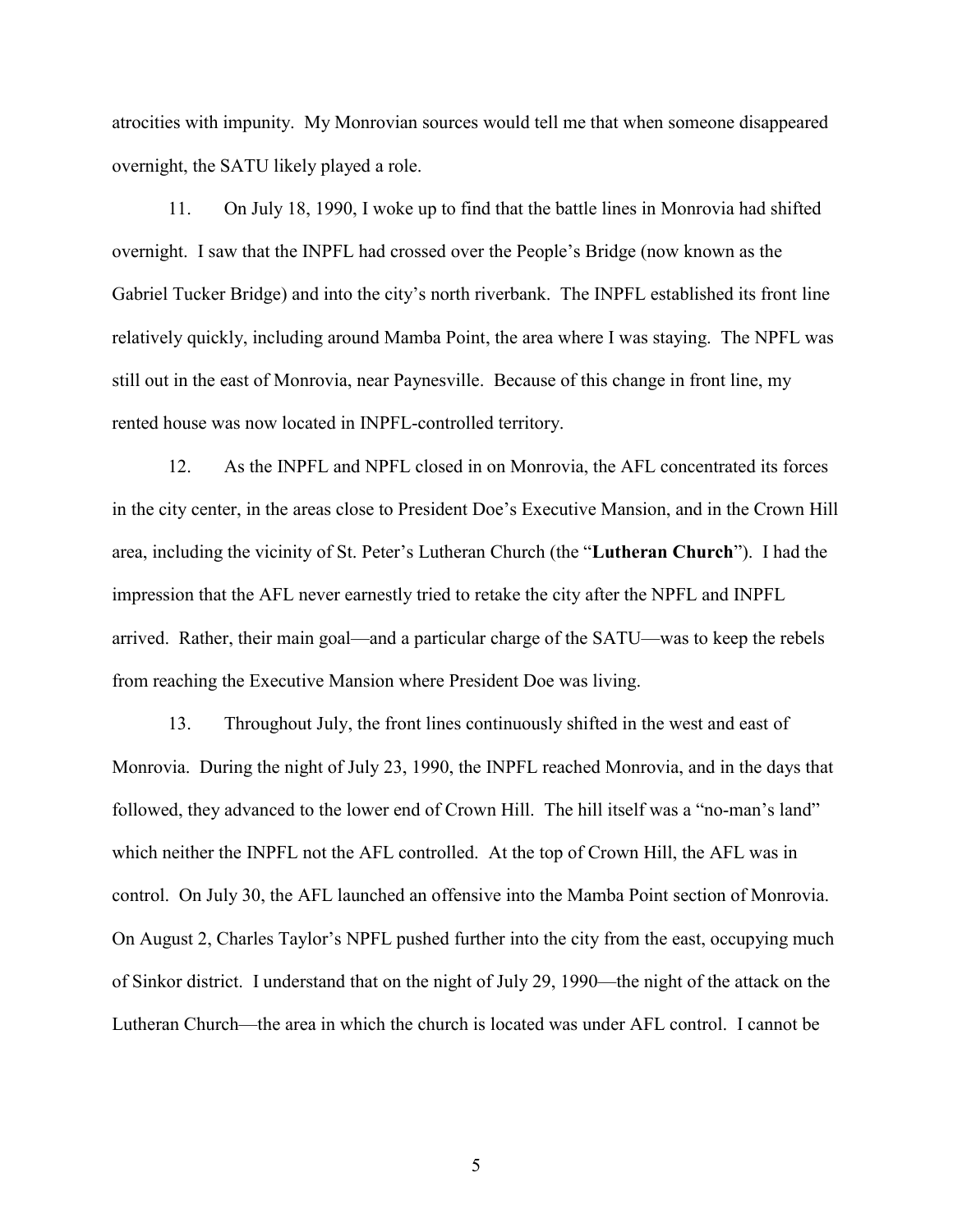certain whether by July 29, 1990 the NPFL had reached Fifteenth and Sixteenth Streets, nor Spriggs Payne airfield, as I did not have access to these areas.

### **III. The Lutheran Church Massacre**

14. Many Manos and Gios had fled Monrovia by June 1990, scared of what might happen to them if they stayed in the city under AFL control during an INPFL and NPFL siege. Many other Manos and Gios could not leave Monrovia, however, because they had nowhere else to go. Those unable to leave had sought refuge in various shelters, including the Lutheran Church, which the Red Cross and the Lutheran Council of Churches set up as a shelter for those displaced by the civil war.

15. It was widely known that the Lutheran Church held the largest concentration of Manos and Gios in the capital and that it served no military purpose. Before the massacre, I visited the church on July 19, 1990 and observed hundreds of civilians there. I saw no overt military presence in the vicinity of the church at that time. The people seeking shelter there were displaced civilians with no weapons or affiliation to armed rebel groups. Nevertheless, I recall that the church was long suspected to be a target of the AFL. People whom I met when I visited in July told me that AFL soldiers had gone to the church on multiple occasions, shooting into the air and rattling the gates to frighten those inside. I also remember someone worrying that the AFL would "kill them all," referring to the people sheltering at the Lutheran Church.

16. I first heard about the massacre at the Lutheran Church on the morning of July 30, 1990 from Tahseen, a Liberian fixer with whom I had worked. He came to my house to tell me that AFL soldiers had murdered hundreds of Manos and Gios the previous night at the church in the Sinkor district, which was under AFL control. I also heard the news from Budu Kaisa, a Liberian journalist, who had heard of this event from individuals who had managed to cross the front line from the AFL-controlled area in which the church was located.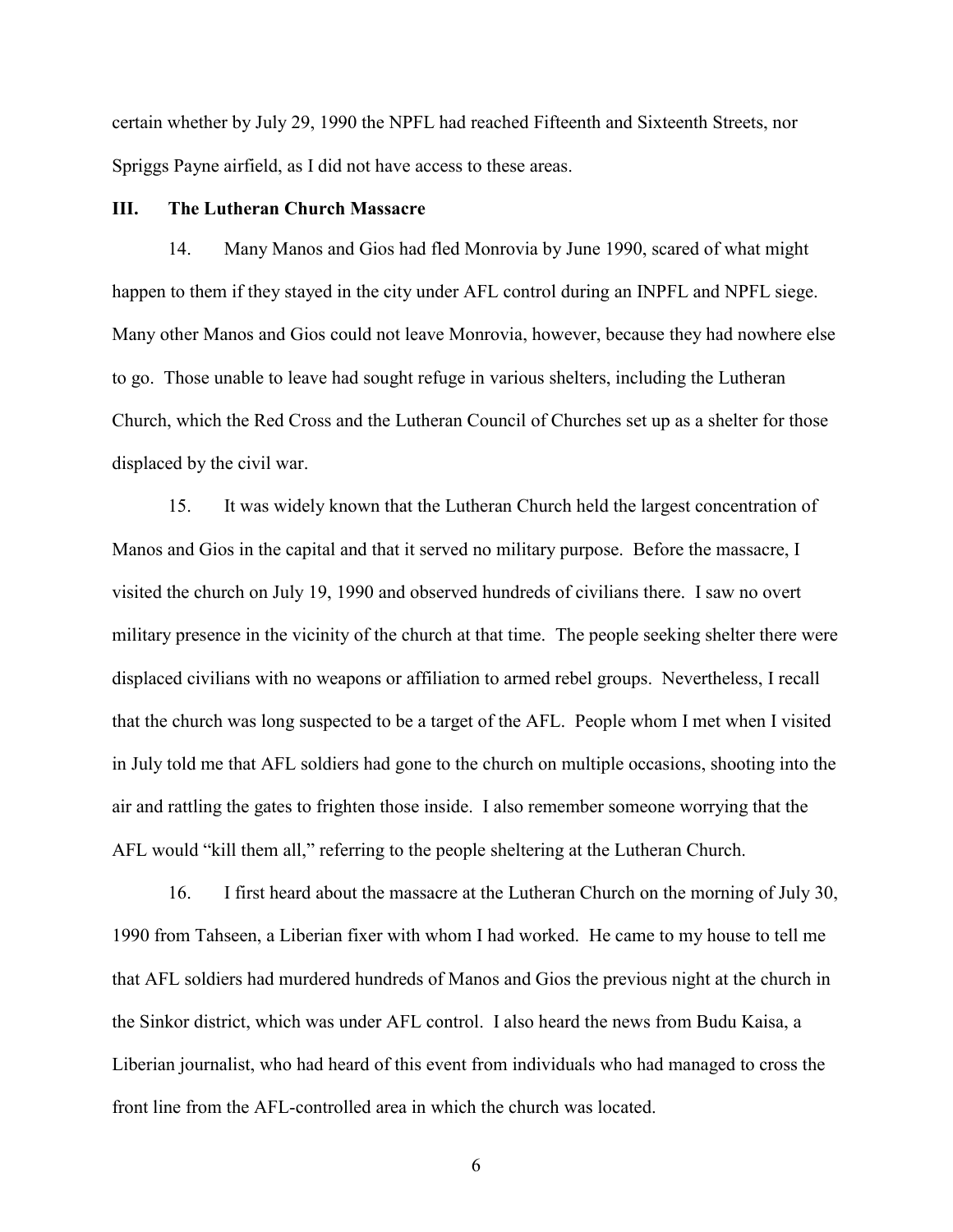17. It was difficult to visit the site of the massacre because it was a mile or more into AFL territory and required that I cross the front line from the area of the city in which I lived. My acquaintance Tahseen said that he could find his way across and report back. He returned two hours later with a report that confirmed the worst fears of the massacre. He said that he had seen at least 600 civilians slaughtered, including women with babies tied to their backs, people who had tried to escape through the windows, and others who had hidden under pews.<sup>1</sup>

18. Doctors from St. Joseph's Catholic Hospital sent convoys to the Lutheran Church the next day, July 30. They told me that they estimated there were about 1,000 people sheltering inside the church during the massacre, around 600 of whom had been killed and 150 wounded.<sup>2</sup>

19. Several months later, I interviewed Jonathan Teah, one of the survivors of the attack, and he confirmed Tahseen's details. He told me that around 200 AFL soldiers arrived at the church just before the 7 pm curfew and entered despite the Red Cross flag on the wall. The AFL soldiers rattled the gates surrounding the church and fired rounds into the air to frighten those inside, causing them to huddle among the pews. Soldiers then shot the door to the church open, took all the food they could find, and raped and killed the woman who had the key to the warehouse of food. Sometime later that night, the soldiers returned, entered the church, and began slaughtering the people inside with knives, and then with guns.<sup>3</sup> Other soldiers surrounded the large compound to keep the people inside from escaping.

20. The size and coordination of the operation leaves little doubt that it was carried out by AFL forces. It would have taken substantial effort and a sizeable number of personnel to

 $\mathbf{1}$ MARK HUBAND, THE LIBERIAN CIVIL WAR 173-74 (1998).

<sup>2</sup> *Id*., p. 175.

<sup>3</sup> *Id*., pp. 174-75.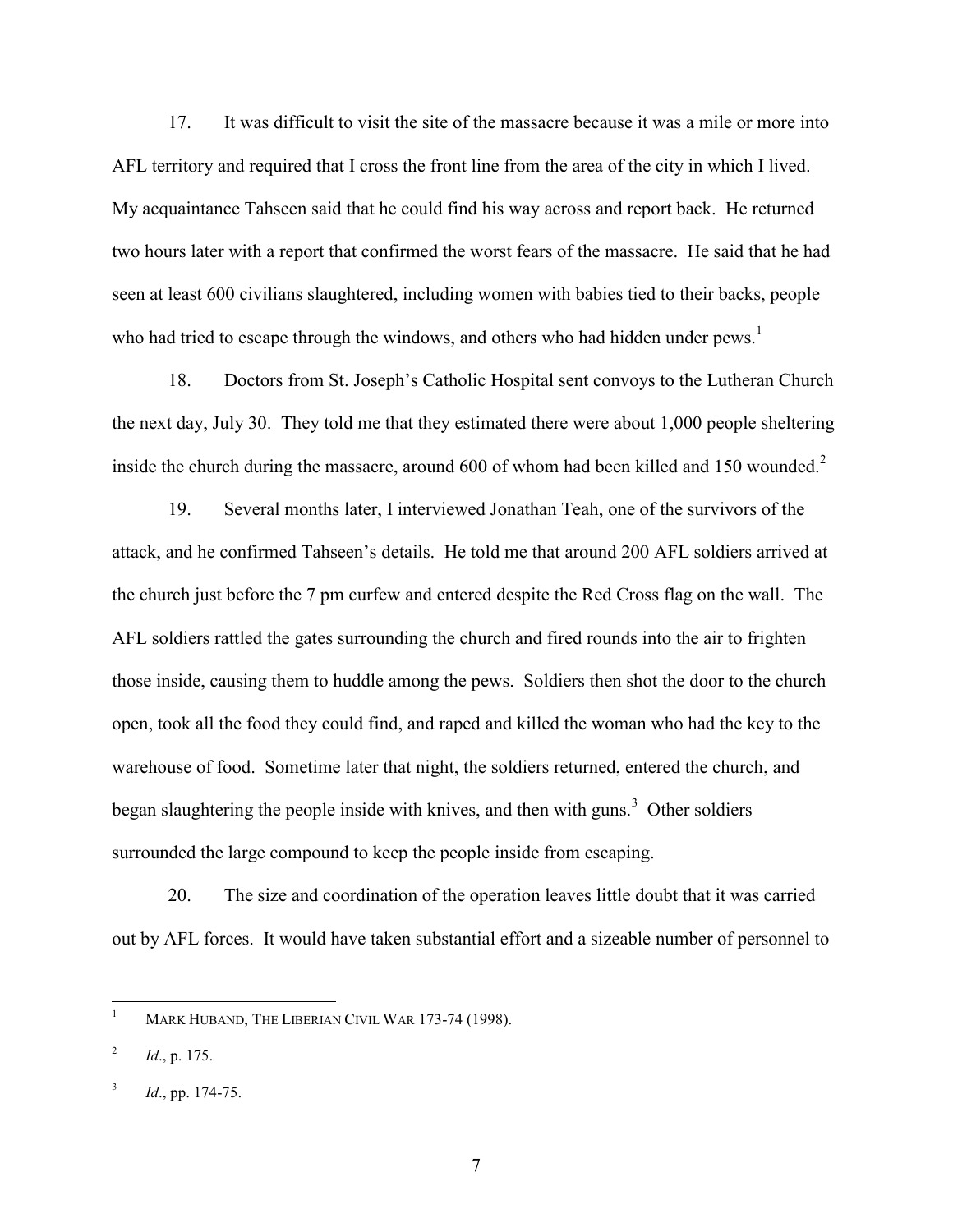implement. The attack seemed to be organized; the church compound was around 20 meters wide and 50 or 60 meters deep, and yet the forces were able to stop people from escaping and kill so many people in a short period of time. Given the proximity of the church to the center of the AFL's political power at the Executive Mansion, around 2.5 kilometers away, there is no question that everyone in the entire area would have known of the attack while it was happening or quickly afterward. There is no question Samuel Doe knew about the attack. News spread like wildfire.

#### **IV. Visiting the Lutheran Church**

21. Despite the challenges of getting past the front line, I wanted to visit the church myself. On August 12, 1990, two journalist colleagues and I attempted to cross the front line at the top of Crown Hill in central Monrovia, from the INPFL-controlled district in the west into AFL-controlled territory. As we approached AFL territory on foot, soldiers shot into the air as a warning. I presented myself to an AFL soldier who seemed to be in charge. He grabbed my shirt, shouted insults at me, and ordered the three of us to empty our pockets. He seized my pocketknife, pen, notebook, and handkerchief, and he tore my glasses from my face. He ordered us to follow him though the alleyways between a cluster of small huts next to the river. I had difficulty seeing ahead of me without my glasses, and soldiers continuously pushed me with the butts of their rifles.<sup>4</sup>

22. Eventually, the soldiers stopped and ordered us to remove our shirts, shoes, and socks. They told us that they would like to take us behind several tin shacks nearby—where we feared they intended to shoot us, though this was not specifically stated. We refused to follow them. They then loaded us into a taxi and took us to the Barclay Training Center ("**BTC**"), the

 $\frac{1}{4}$ *Id*., pp. 183-84.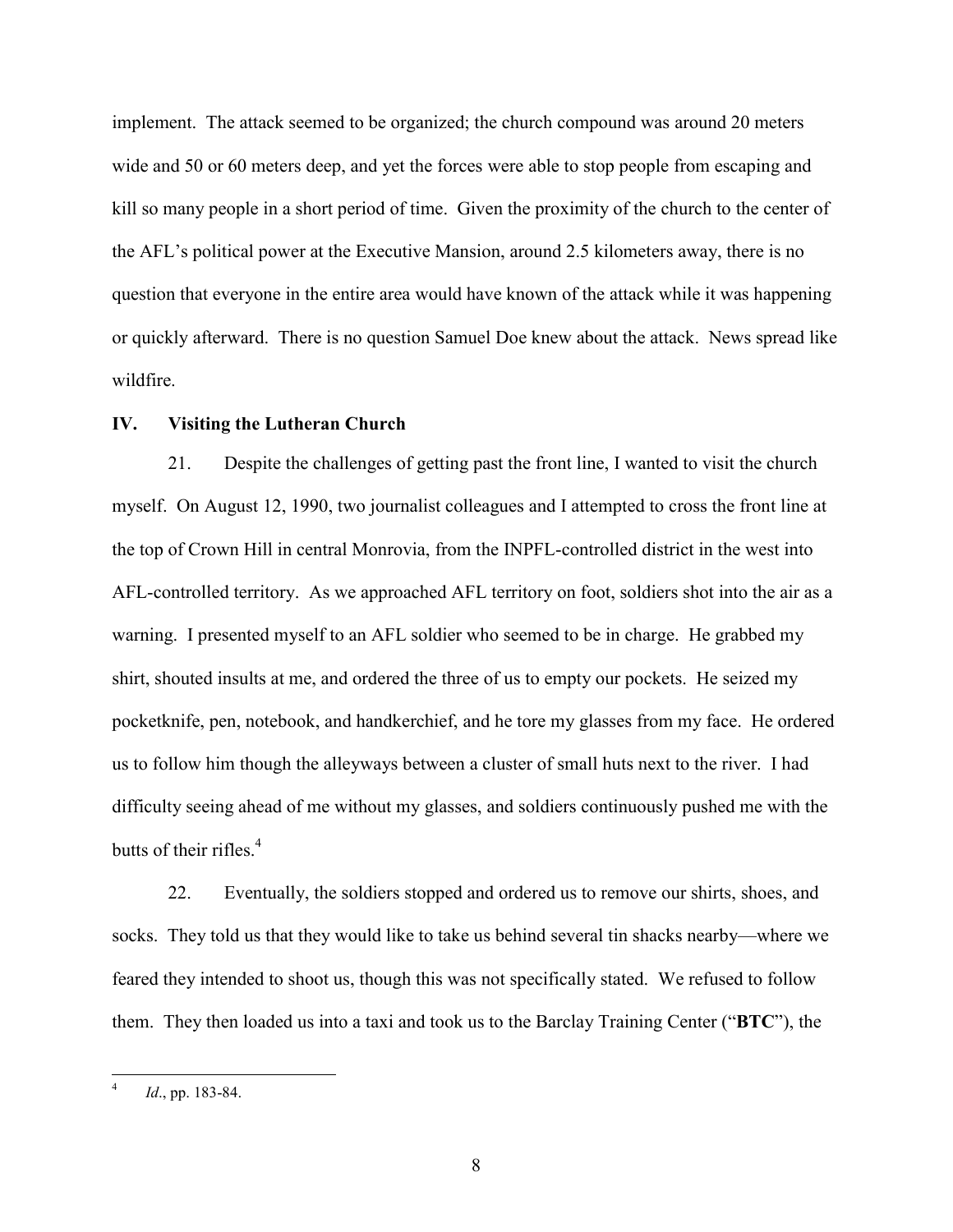city-center barracks of the AFL, close to the Executive Mansion, and into the office of Lieutenant Colonel Moses Thomas, the head of the SATU. I knew it was Thomas because he was sitting behind a desk bearing his nameplate. I had been told previously that Thomas was the SATU head; I don't recall if his position was also written on his nameplate. Thomas asked me incredulously whether we had really crossed the front line, and he admonished us that doing so was very dangerous. While we were in his office, President Doe's press spokesman Sellie Thompson joined the discussion and we talked with him. We were then taken to an office along the same corridor, where we were introduced to now-General Hezekiah Bowen, and his deputy, General Moses Wright. Thomas then took us outside to his car to show us what he claimed was damage inflicted on the city by the U.S. military.<sup>5</sup> We were eventually permitted to leave the BTC and walked back to our residence on Mamba Point, which was only about thirty minutes away by foot, without any further harassment; we did not encounter any INPFL forces on our way back, despite crossing the front line into their territory.

23. I was unable to visit the Lutheran Church in August, and I left Monrovia on August 14, 1990. In October, I returned to Monrovia on a Nigerian cargo ship accompanied by Stephen Smith, the Africa editor of the French daily *Libération*, and the photographer Patrick Robert of *Sygma*, to report on the death on September 9, 1990 of President Samuel Doe, and the war's progress.

24. By late September or early October 1990, the situation in the center of city had become static, owing to the presence of a West African peacekeeping force; when I arrived in the city in October, the areas of control were largely as they had been when I had left in August. The AFL remained in control of the area in which the Lutheran Church was located. This time,

 5 *Id*., pp. 186-87.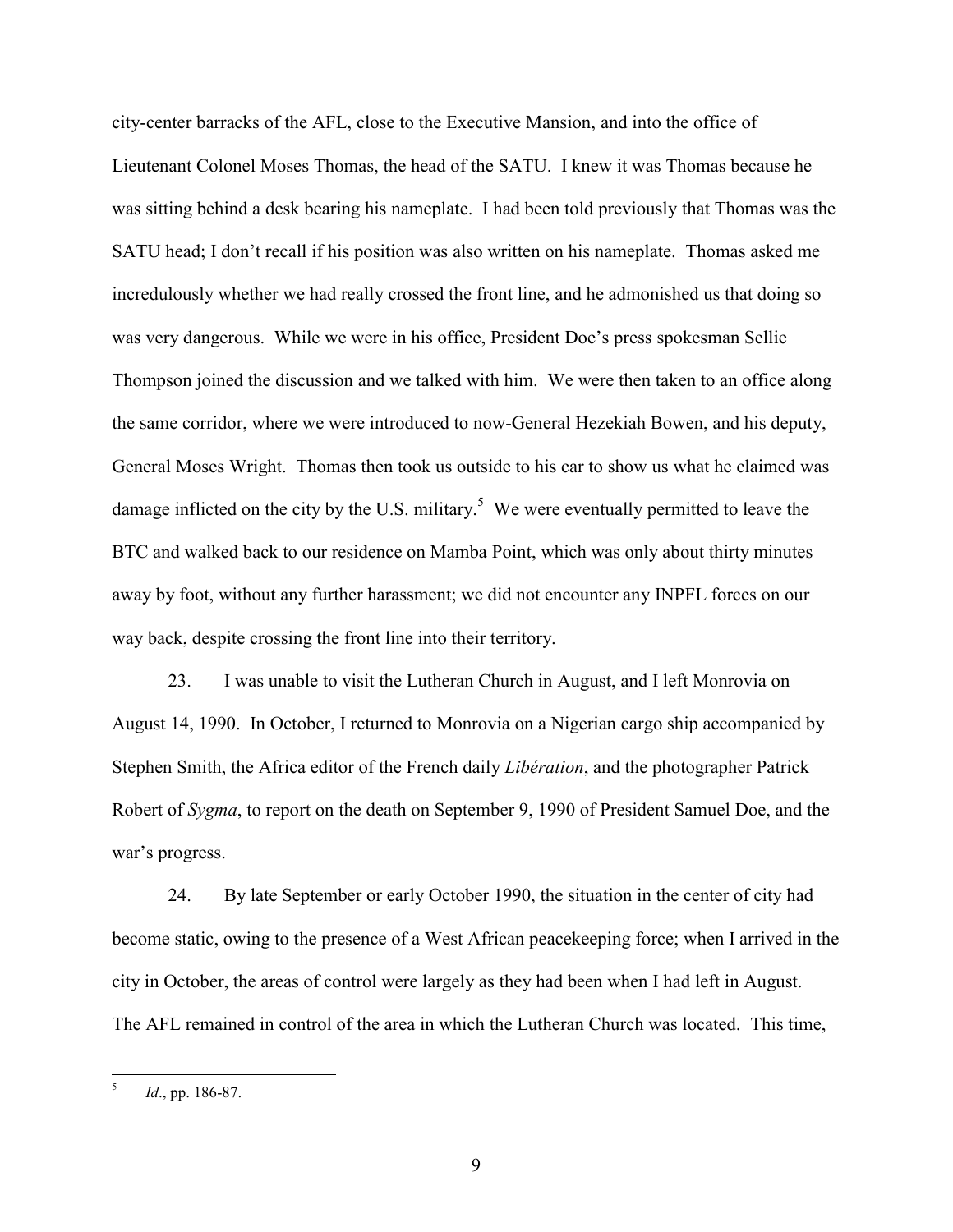however, I was able to pass over the front line with the assistance of the recently arrived peacekeeping force—the Economic Community of West African States Monitoring Group ("**ECOMOG**"). On October 10, Major Chris Otulana, a Nigerian ECOMOG information officer, took me, Robert, and Smith to the Lutheran Church.<sup>6</sup>

25. Even several months after the massacre, the bodies of some victims remained. They had shriveled, leaving only piles of rotting clothes on the floor. Skeletons lay in piles under the pews and beside the altar, and limbs of victims who had tried to escape hung from the broken windows. Maggots covered the floor of the church. In the classrooms next door, bodies were rotting into their mattresses and clothes clung to the skeletons of young children.<sup>7</sup> I saw a Red Cross flag displayed prominently at the front door of the church, and there were no weapons in sight.

26. I would guess I saw several hundred decomposing bodies between the church and classrooms. I understood that some bodies had been buried in a mass grave. The ones we observed in October were left in the church because there was not enough space in which to bury them.

27. After about ten or fifteen minutes inside the church, we heard shooting outside. When we exited the building, I saw a group of around 20 soldiers, who had arrived in two pickup trucks. Their commander was Michael Tilly, an AFL officer (I am unsure whether he had an official rank) and known death squad leader thought to be involved in the massacre. I had seen him before—though had never spoken with him—at Monrovia port in June 1990, and I recognized him immediately. Tilly started yelling at us, demanding to know why we were here

 $\frac{1}{6}$ *Id*., p. 203.

<sup>7</sup> *Id*., pp. 203-04.